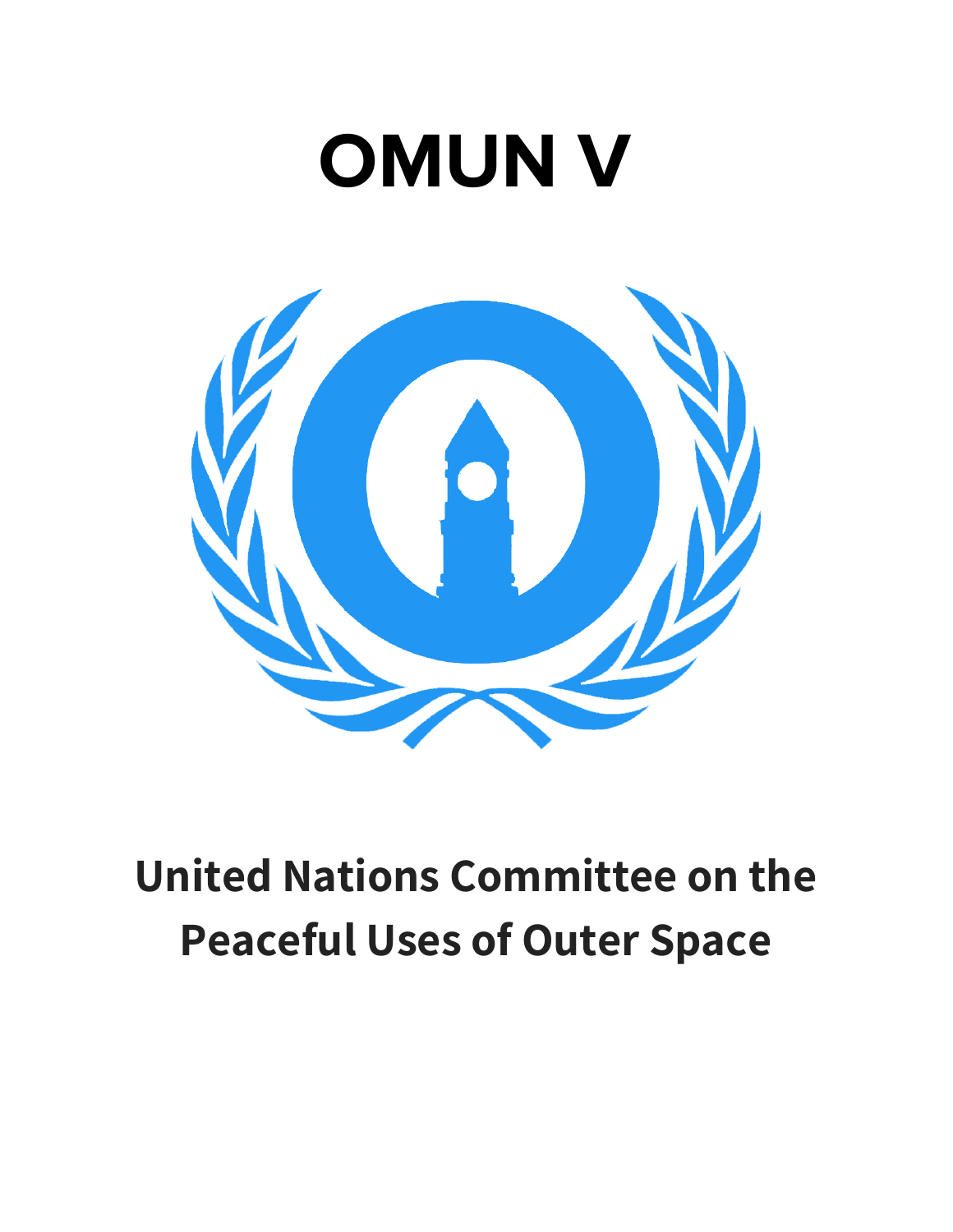

### **Chair Letter**

Delegates,

Welcome to COPUOS -- the UN's official body for discussing space-related issues! We are very excited for the two days of fruitful discussion and debate that are ahead.

As chairs that once were in your shoes as delegates, we realize that the Chair Letter is often the most 'overlooked' part of the background guide, so we'll keep it brief. The international community, since the official establishment of COPUOS as part of UN resolution 1472 in 1959, has been very slow to enact substantive policies and regulatory frameworks in Outer Space. This is especially concerning when entering a decade in which there are many contentious issues requiring effective policy solutions from the international community.

The committee faces two pertinent issues in this session.

First, global temperatures are rising at an exponential rate and the effects are becoming more acute on individual communities. COPUOS must address how satellite data can be utilized to inform climate policy on Earth, and how to mitigate the increasing space debris. If we decide that humanity must seek another planet, then by which laws and regulations should private companies like Elon Musk's SpaceX and Jeff Besos' Blue Origin abide in order to eliminate risks for passengers? Before the committee can tackle those issues, there must be consensus on much more basic issues. Namely, how high up in the sky does outer space officially begin? See the Karman line to start.

Second, the very nature of peace in space is uncontrolled. Can a country "own" part of outer space? What are the consequences of abuse of power in space? Do human rights extend to space? How can one ensure that satellites are not used for intelligence/spying purposes? How can this committee prevent a nuclear arms race in space? These questions should be addressed by the committee in order to create an all-encompassing framework for the international community.

A few tips:

- Read the background guide and think critically about the further questions from your country's standpoint
- Research COPUOS and understand what is in the purview of the committee
- Look at the Treaties and Agreements already established under COPUOS -- you don't want to reinvent the wheel if you don't have to!

Finally, please email your position papers to [copuos@omun.ca.](mailto:copuos@omun.ca)

Billy Shi A.J. Shulman Head Chair Vice Chair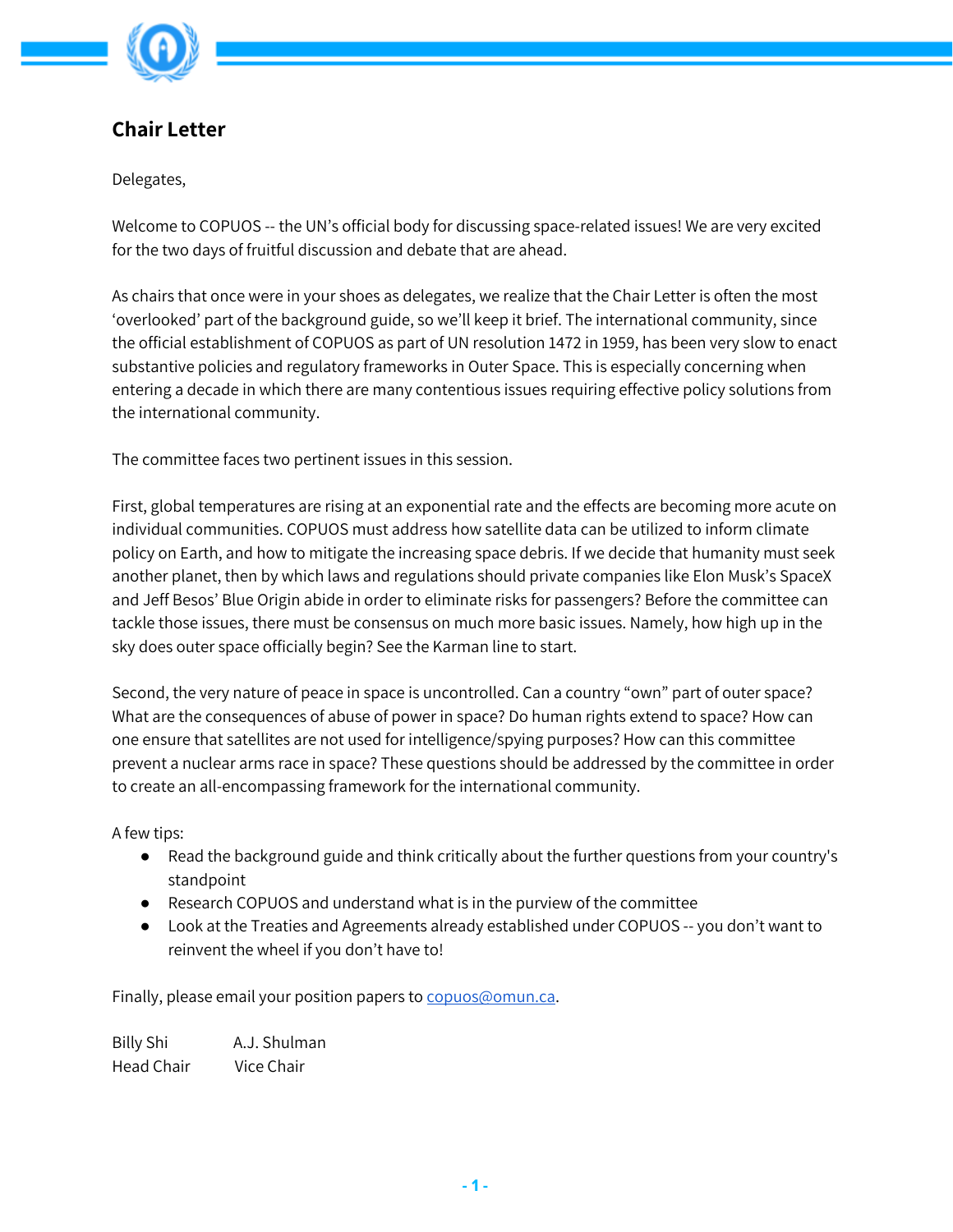

### **Topic 1: Climate Change**

### **A Brief Overview**

Climate change is the defining issue of this generation, and the manner in which world leaders develop solutions to deal with the effects of climate change will determine the future

of the human race in its entirety. Unfortunately, lack of accountability among nations in meeting their emissions targets for 2030 is a major cause of this increasing danger. I **Scientists** across the world are trying to use space-technology to gather evidence and data on climate change. This can help



them eventually find solutions to climate change's effects. Also, space gathered information can play a key role in helping communities adapt and overcome the effects of climate change. 1 Many international and national organizations have been created to the Plan of Implementation of the World Summit on Sustainable Development (Johannesburg Plan of Implementation) using space data-collection and technology. 2

The United Nations/Austria/European Space Agency Symposium on Space Tools and Solutions for Monitoring the Atmosphere in Support of Sustainable Development took place in September 2007, in Graz, Austria, and investigated the utilization of space-technologies for energy generation and air pollution detecting.<sup>3</sup>

<sup>1</sup> "Space And Climate Change". *Unoosa.Org*, 2020,

https://www.unoosa.org/oosa/en/ourwork/topics/space-and-climate-change.html. Accessed 20 Jan 2020.

<sup>2</sup> "Report Of The World Summit On Sustainable Development, Johannesburg, South Africa, 26 August-4 September 2002". 2002, p. ., https://digitallibrary.un.org/record/478154?ln=en. Accessed 20 Jan 2020.

<sup>&</sup>lt;sup>3</sup> "2007 UN/Austria/ESA Symposium On Space Applications To Support The Plan Of Implementation Of The World Summit On Sustainable Development ". Unoosa.Org, 2020,

https://www.unoosa.org/oosa/en/ourwork/psa/schedule/2007/symposium\_austria\_space\_applications\_wssd.html. Accessed 20 Jan 2020.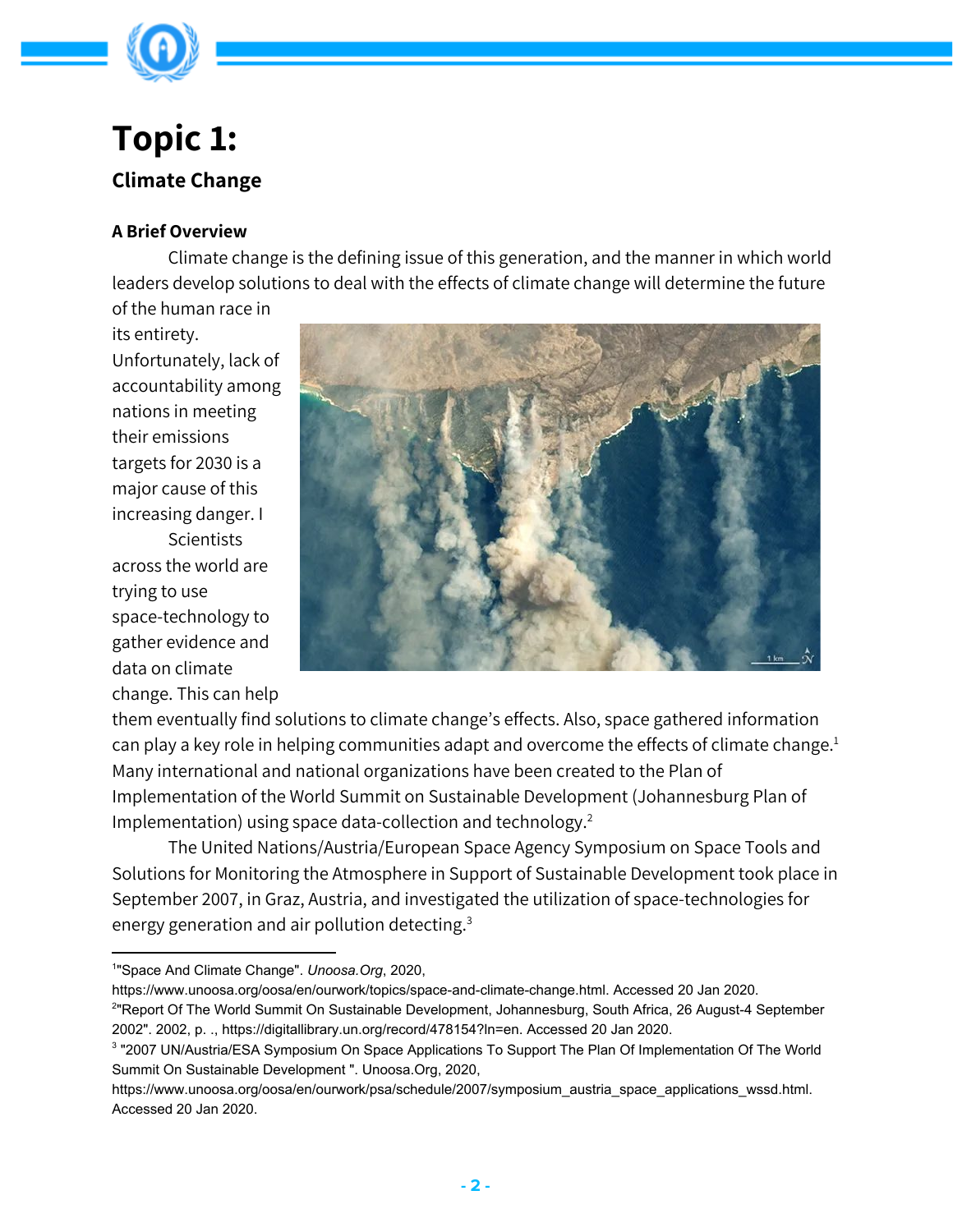

In September of 2016, another symposium was held, this time focusing on using space-technologies to achieve the Sustainable Development Goals (SDGs). Particularly Sustainable Development Goal number 13 was focused on, which is "the need to take urgent action to combat climate change and its impacts.'' Many topics surrounding the SDGs were discussed, primarily how developing nations can use space-technologies to understand potential vulnerabilities and prevent massive loss. 4

The Austrian symposium specifically focused on the use of satellites for helping reduce the effects of climate change.<sup>5</sup> These satellites would help track greenhouse gas emissions, deforestation, and ocean water levels. The German Aerospace Center (DLR) held a conference in April of 2016 aiming to further the utilization of satellites and the ISS for tracking the metrics mentioned above.

UNOOSA helped lead the conference aiming to help expedite the use of space-technology to meet the requirements for the Sustainable Development Goals. The conference gathered other experts in the field of space technologies and



allowed for the establishment of programs that use satellites to track current methods of adapting to climate change. Unfortunately, most space-technologies are extremely expensive and developing nations are unable to afford it. This leaves it up to the few nations that have these technologies to share this data for the common good. 6

Satellite technologies can also be developed to track natural disasters, and this is especially helpful to developing nations with little mechanism for predicting when a disaster

<sup>4</sup> "United Nations/Austria Symposium On "Integrated Space Technology Applications For Climate Change"". *Unoosa.Org*, 2020,

https://www.unoosa.org/oosa/en/ourwork/psa/schedule/2016/symposium\_austria\_climatechange.html. Accessed 20 Jan 2020.

<sup>5</sup> Ibid. 6

<sup>6</sup> "DLR Conference On Climate Change 2016 - Challenges For Atmospheric Reserach". *Unoosa.Org*, 2020, https://www.unoosa.org/oosa/en/ourwork/psa/emnrm/activities.html. Accessed 20 Jan 2020.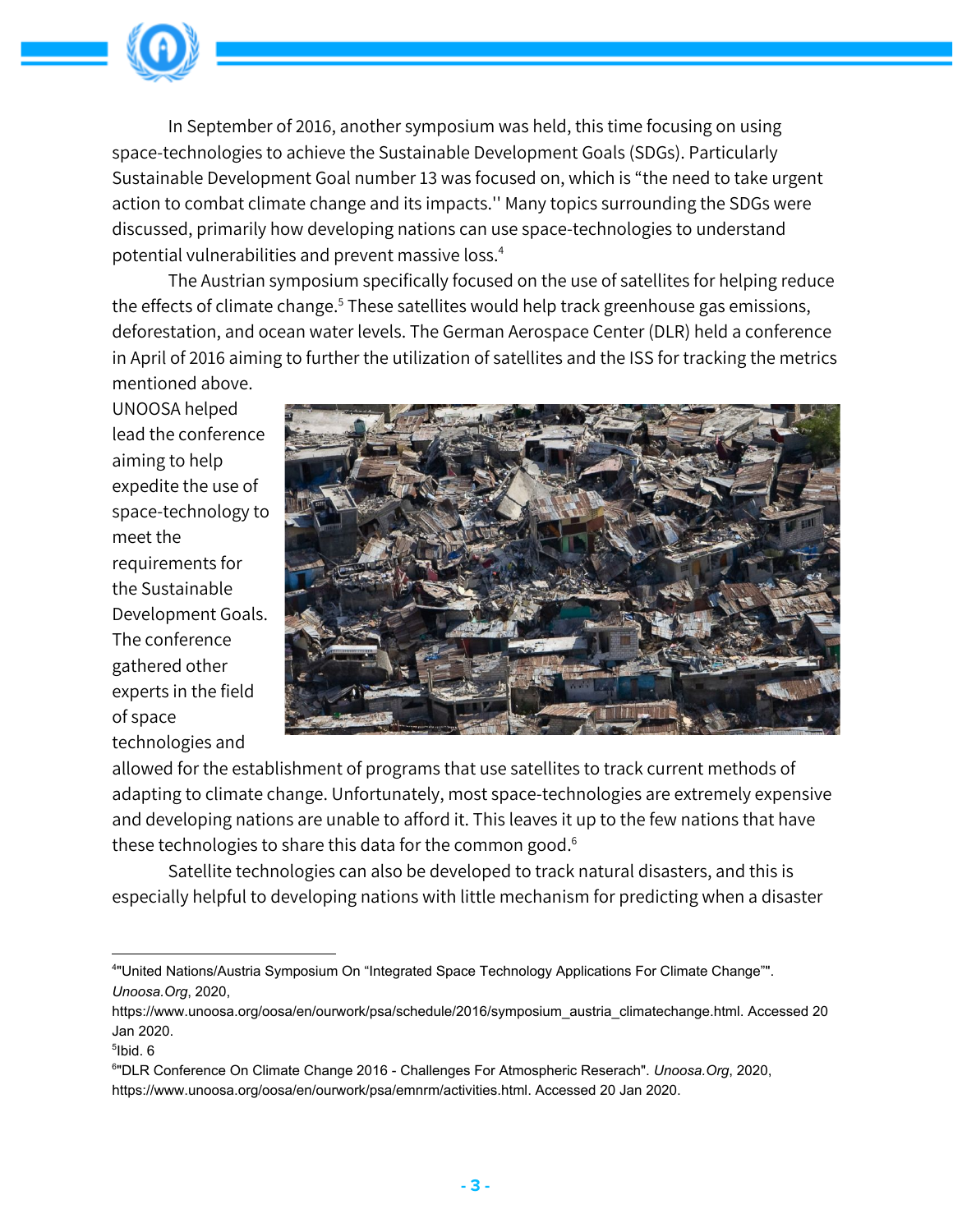

will strike and preparing adequately for it. This will be helpful for rescue workers to target areas most affected by the disaster, as was done in Haiti in 2010. $^7$ 

As aforementioned, only developed nations have access to this natural disaster tracking technology, and developing nations such as Haiti are still too economically weak to begin development of these satellites. This is why it is essential for a framework for sharing information.

In 2015, the ESA, held a symposium in Paris which allowed for the discussion between governments and organizations to work together on tackling climate change and its effects. The conference was held as a method for discussion between nations trying to maintain warming below 2 degrees Celsius. Countries agreed that using satellites to monitor climate



change and progress on climate change is vital. $8$ 

A new UNEP study has shown that few countries are following through with the goals set in 2015.<sup>9</sup> Most developed nations are off track to achieving their goals; even those who are have been criticized for setting their goals

too low. China is the exception, with emissions set to be reduced by 2030 while maintaining steady economic growth. 10

Governments around the world must begin to understand the grave dangers associated with climate change and the major effects that it can have on the earth. Every nation regardless of its location will be impacted by climate change and world leaders must

https://www.theguardian.com/news/datablog/2010/jan/15/haiti-earthquake-satellite-aid. Accessed 20 Jan 2020.

<sup>7</sup> Rogers, Simon. "How Satellites Help Analyse The Haiti Earthquake". *The Guardian*, 2010,

*<sup>8</sup>Unfccc.Int*, 2020, https://unfccc.int/process-and-meetings/the-paris-agreement/the-paris-agreement. Accessed 20 Jan 2020.

*<sup>9</sup>Wedocs.Unep.Org*, 2020, https://wedocs.unep.org/bitstream/handle/20.500.11822/30797/EGR2019.pdf. Accessed 20 Jan 2020.

<sup>10</sup> Vaughan, Adam. "China Is On Track To Meet Its Climate Change Goals Nine Years Early". *New Scientist*, 2020, https://www.newscientist.com/article/2211366-china-is-on-track-to-meet-its-climate-change-goals-nine-years-early/. Accessed 20 Jan 2020.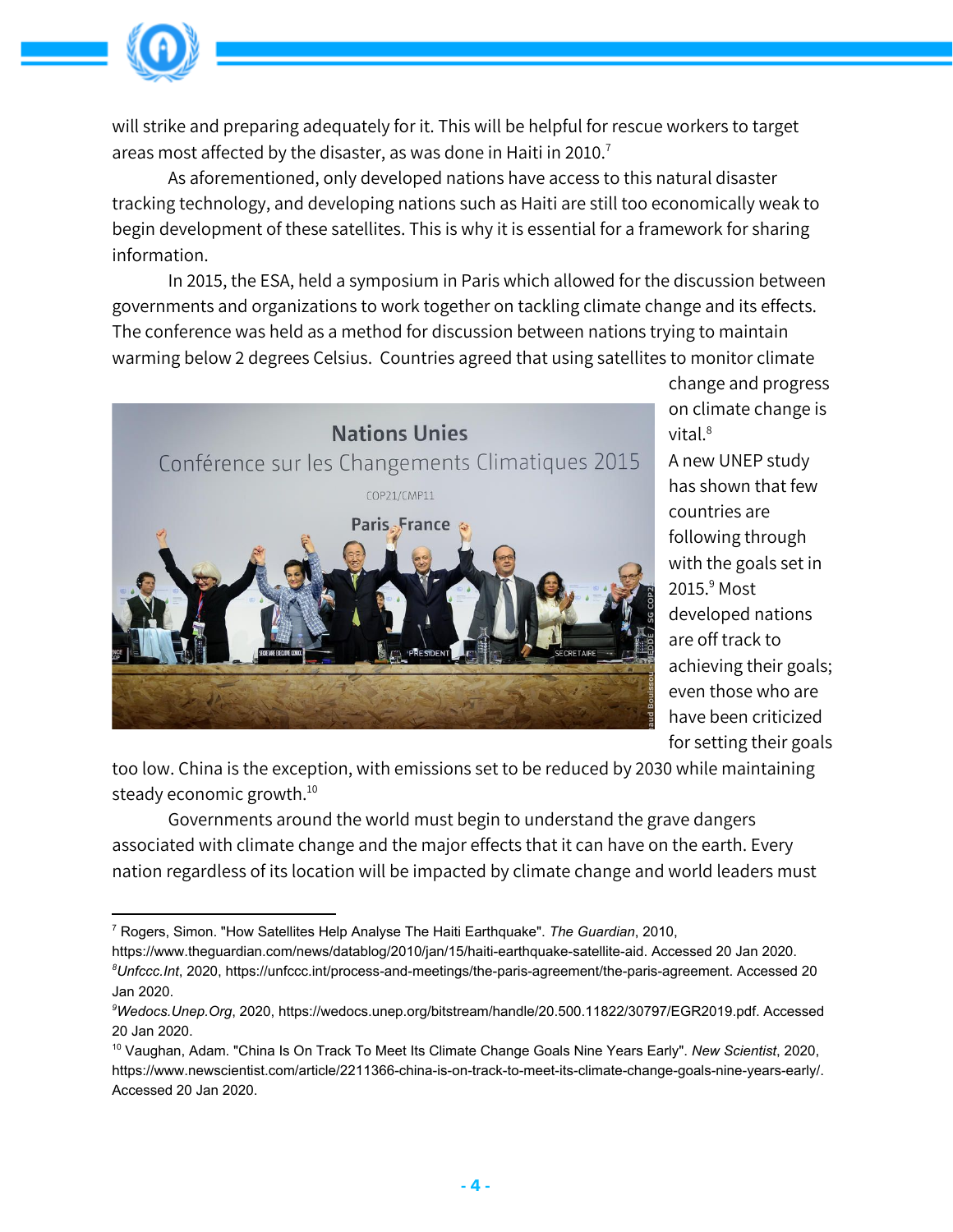

act quickly before warming reaches an irreversible level. Using space-technologies such as satellites to achieve the goal of reducing climate change.

### **Questions to Consider**

- 1. How can a framework be set up that facilitates the sharing of information regarding data collected by satellites on natural disaster impact?
- 2. What would that framework look like?
- 3. How can countries be incentivized better to achieve their goals set in the Paris Agreement?
- 4. What new space-technologies can be used to combat climate change?
- 5. What individual effects of climate change can be tracked?

#### **Suggested Sources**

- 1. Space and Climate Change <https://www.unoosa.org/oosa/en/ourwork/topics/space-and-climate-change.html>
- 2. Satellites Tracking Natural Disasters [https://www.theguardian.com/news/datablog/2010/jan/15/haiti-earthquake-satellite](https://www.theguardian.com/news/datablog/2010/jan/15/haiti-earthquake-satellite-aid)[aid](https://www.theguardian.com/news/datablog/2010/jan/15/haiti-earthquake-satellite-aid)
- 3. The Paris Agreement <https://unfccc.int/process-and-meetings/the-paris-agreement/the-paris-agreement>
- 4. DLR Conference on Climate Change <https://www.unoosa.org/oosa/en/ourwork/psa/emnrm/activities.html>
- 5. Space in Climate Change https://www.esa.int/Applications/Observing the Earth/Space for our climate/Space in climate change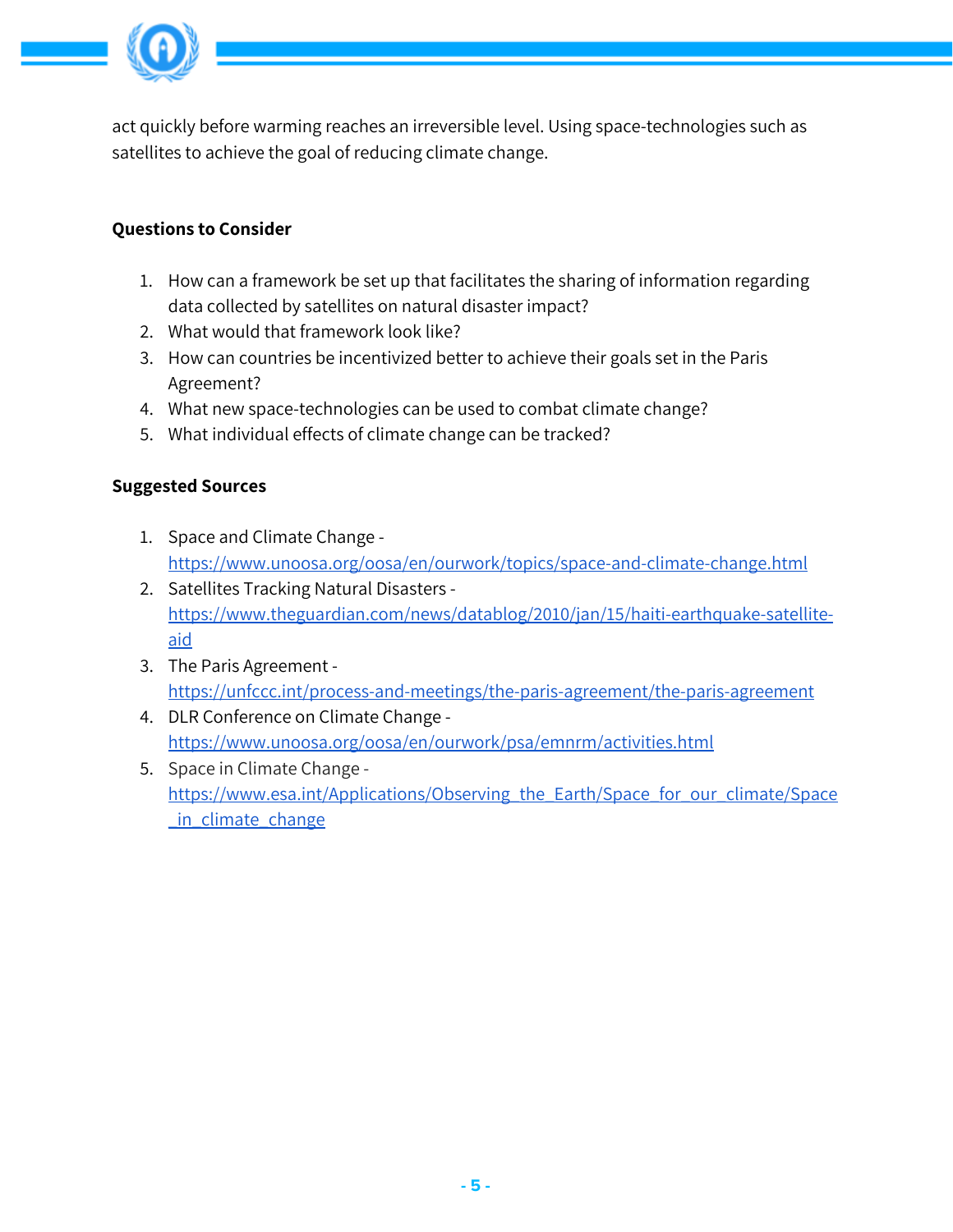

### **Topic 2: Peace in Outer Space**

### **A Brief Overview**

Ever since the Space Race in the 1960s, many nations and individuals have been concerned about how space will be used as a new frontier of warfare. States with space-travel capabilities

have a clear advantage in this new age where being able to move objects to and through space can pose a major threat to any opposing nation globally.

Also, the legality surrounding basic human rights in space is very complex in the present day. As space travel grows to the private sector and other organizations and



agencies loosely, if at all tied to national governments, the general health of space goers is an issue rising to the forefront of UN COPUOS agenda. Further, the legalities concerning launching authorities' responsibilities when astronauts, and eventually regular citizens, are returning to Earth is an important issue to COPUOS.

International space law outlines that the primary use of outer space should be for exploratory and peaceful purposes, with multiple treaties outlining limitations of outer space usage in regards to maintaining peace. $^{\rm 11}$  Unfortunately, there have been a number of violations of this international law.

Recently, multiple nations have continued military expansion within space by a number of nations. A major part of the problem is regarding what weapons are banned from outer space (apart from nuclear weapons which are clearly banned)<sup>12</sup> Many nations militarize space and use the defense that their actions were done defensively, and for the reason of maintaining peace. This is allowed because defending your state is an act of self-protection,

<sup>11</sup> "Outer Space Treaty". *Unoosa.Org*, 2020,

https://www.unoosa.org/oosa/en/ourwork/spacelaw/treaties/outerspacetreaty.html. Accessed 20 Jan 2020.  $12$ lbid. 14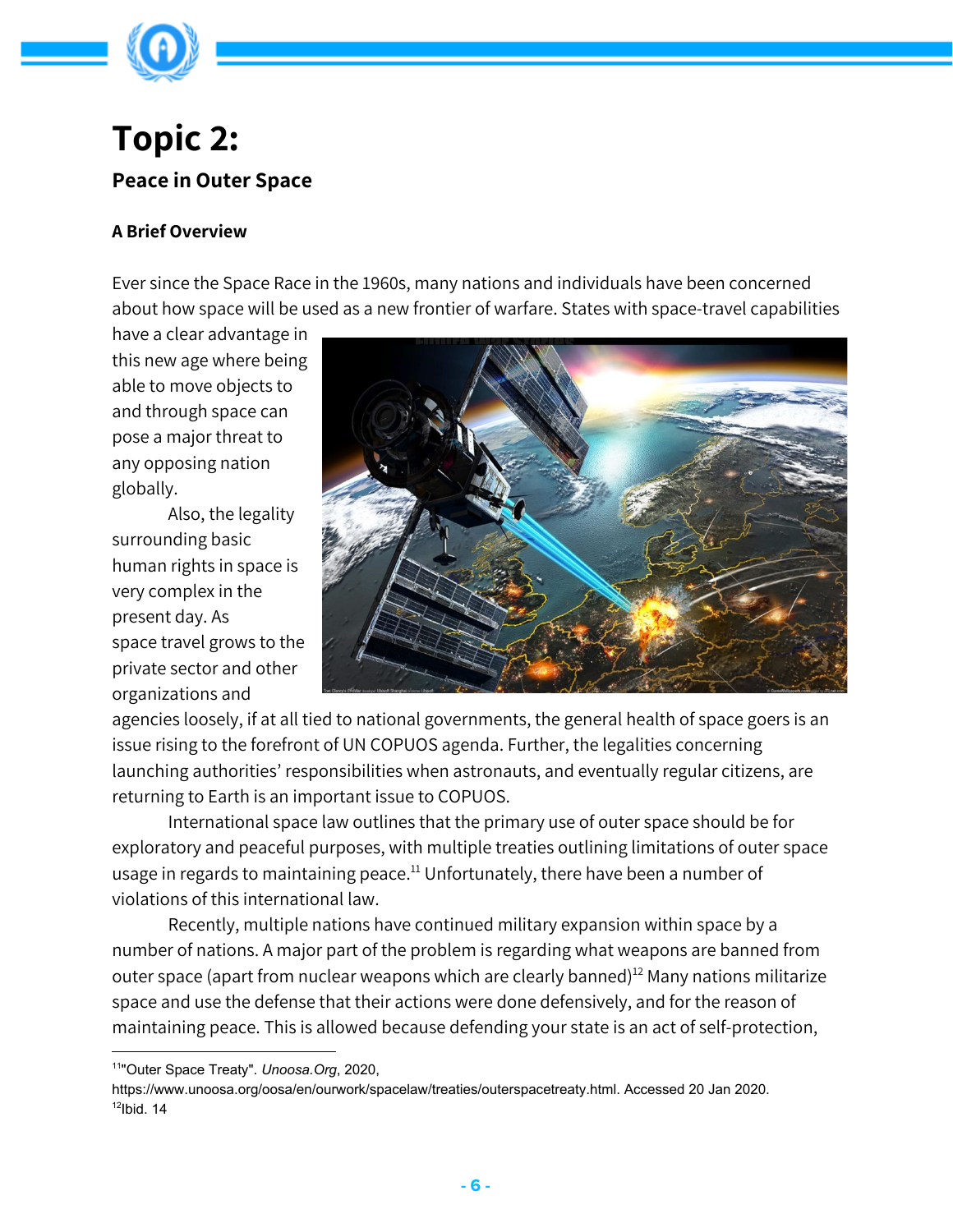

and is therefore peaceful.<sup>13</sup> This reason should be questioned, but unfortunately has not been yet by this committee.

Military satellites have in particular been used in questionable ways, but states continue to use the reasoning that the satellites are entirely for defensive purposes.<sup>14</sup>While



most satellites are for communication and taking images of earth $^{15}$ , they can often be used for surveillance as well.<sup>16</sup>This raises concern regarding nations spying on other nations' citizens. This interstate surveillance often occurs during conflict, and has the potential risk of severely escalating the situation.

India, for example, is allegedly using military satellites to surveil disputed territory, and this might increase already hostile relations with Pakistan. 17 18

The potential usage of space technology, satellite technology, and the deployment of weapons into space all raise serious international concerns. Even if the usage of weapons of mass destruction are not used, the use of outer space can still be used for military purposes, and the international community should take it upon itself to more strictly define many of its terminology in International Space law. It could be seen as grossly inhumane for the international community to allow space technology to be utilized in a manner that increases

#### 14 Ibid. 15

15 "What Can Satellites Do?". *Wonderopolis.Org*, 2019, https://www.wonderopolis.org/wonder/what-can-satellites-do. Accessed 20 Jan 2020.

<sup>16</sup>"New Low-Cost Spy Satellites Are Getting Scarily Powerful". Fast Company, 2017,

*<sup>13</sup>Politico.Com, 2020, https://www.politico.com/f/?id=0000016d-0513-d6ab-a97f-4f93520b0001. Accessed 20 Jan 2020.*

https://www.fastcompany.com/40510108/new-low-cost-spy-satellites-are-getting-scarily-powerful. Accessed 20 Jan 2020.

<sup>&</sup>lt;sup>17</sup>News, India. "DRDO: Isro To Launch 5 Military Satellites This Year To Boost 'Strategic Assets In Space' | India News - Times Of India". *The Times Of India*, 2020,

https://timesofindia.indiatimes.com/india/isro-to-launch-5-military-satellites-this-year-to-boost-strategic-assets-in-spac e/articleshow/68713168.cms. Accessed 20 Jan 2020.

<sup>&</sup>lt;sup>18</sup>Hussain, Mian Zahid, and Raja Qaiser Ahmed. "Space Programs Of India And Pakistan: Military And Strategic Installations In Outer Space And Precarious Regional Strategic Stability". *Space Policy*, vol 47, 2019, pp. 63-75. *Elsevier BV*, doi:10.1016/j.spacepol.2018.06.003. Accessed 20 Jan 2020.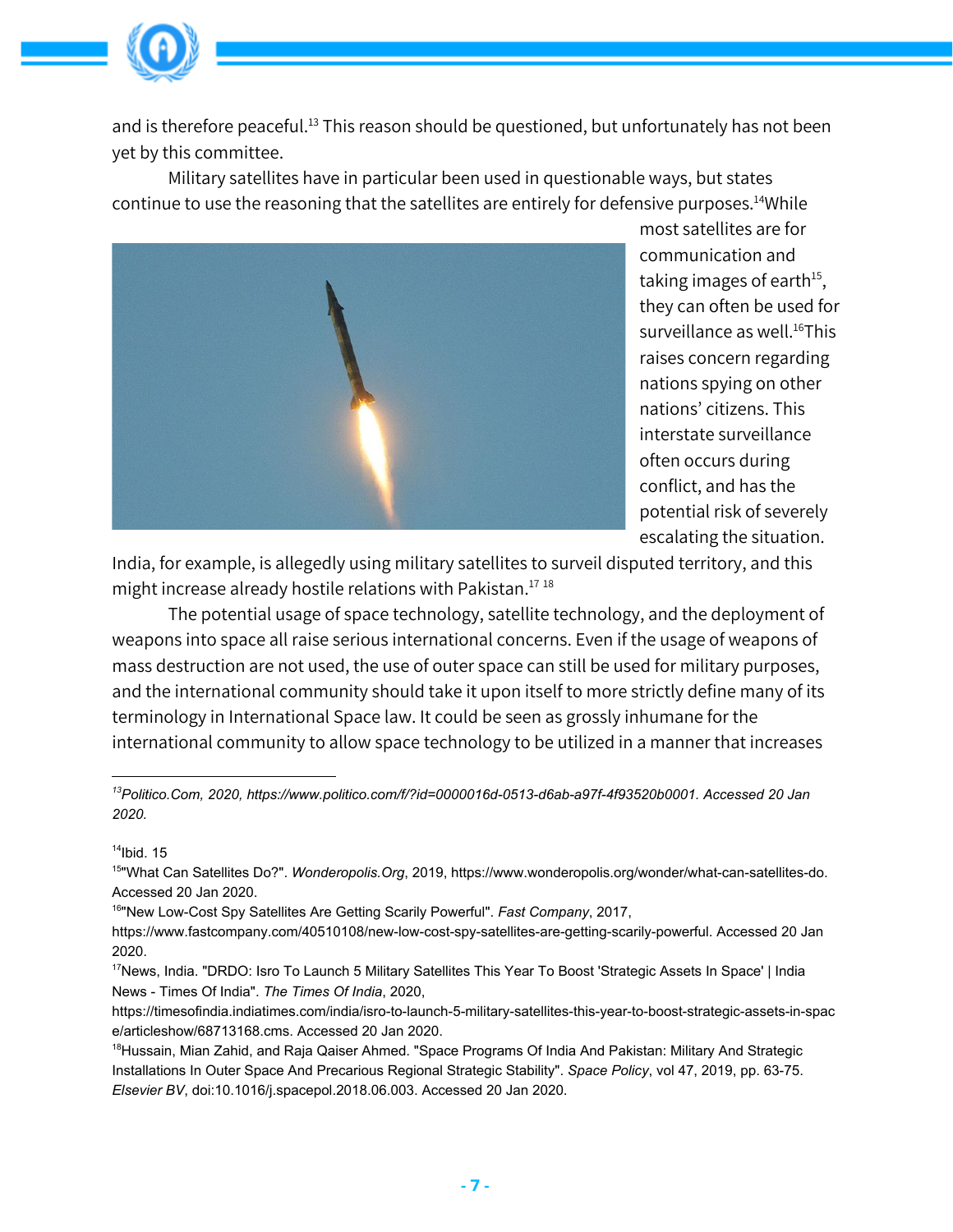

interstate conflict and can as such cause great distress to human beings caught within heightened disputes.

The use of weapons in space poses a major threat to international security and must be an issue that is addressed; International Space law must be appended to or revised. This also is important because of new technology that has been developed regarding space weaponry. These include ICBM and orbital weapons.

On January 27th, 1967, the Treaty on Principles Governing the Activities of States in the Exploration and Use of Outer Space, including the Moon and Other Celestial Bodies Possible Solutions was signed.<sup>19</sup> This treaty is also known by its more common name, the Outer Space Treaty. The treaty has two large focuses, the first is on establishing outer space as an international area in which all nations have access, and the second is an effort at maintaining peace on earth and in space by regulating actions in space. This includes the banning of nuclear weapons in space, restricting the use of celestial bodies for military or other non-peaceful purposes, and the reaffirment of space as an area when all nations can explore. 20 Other than the prohibition of nuclear weapons in space, the Outer Space Treaty does not ban the weaponization of space or military actions within space. It's main concern is maintaining peace within outer space and it's outdated nature fails to address more current issues such as mining of celestial bodies, which was a subject of controversy after a number of countries legalized space mining. 21

Human rights in space is also a major issue that should be discussed. While the current system of borders may work on the earth, borders are much harder to establish and maintain in space. This is especially important now with space-travel technology significantly improving. Private space companies such as SpaceX and Blue Origin are also beginning to work on sending people into space and are working with multiple governments to do so. This causes concerns regarding laws and regulations in space and which entities control and govern which areas of space. Currently there is no adequate mechanism for punishing crime<sup>22</sup> in outer space and if space continues to be an international area, which nations' laws will be enforced and how will they be enforced?

<sup>&</sup>lt;sup>19</sup>lbid. 14

<sup>20</sup> "Outer Space Treaty | 1967". *Encyclopedia Britannica*, 2020, https://www.britannica.com/event/Outer-Space-Treaty. Accessed 20 Jan 2020.

 $21$ Ibid. 23

<sup>22</sup> "What Happens When You Commit A Crime In Outer Space?". *Global News*, 2020,

https://globalnews.ca/news/5835064/space-crime-nasa-investigation/. Accessed 20 Jan 2020.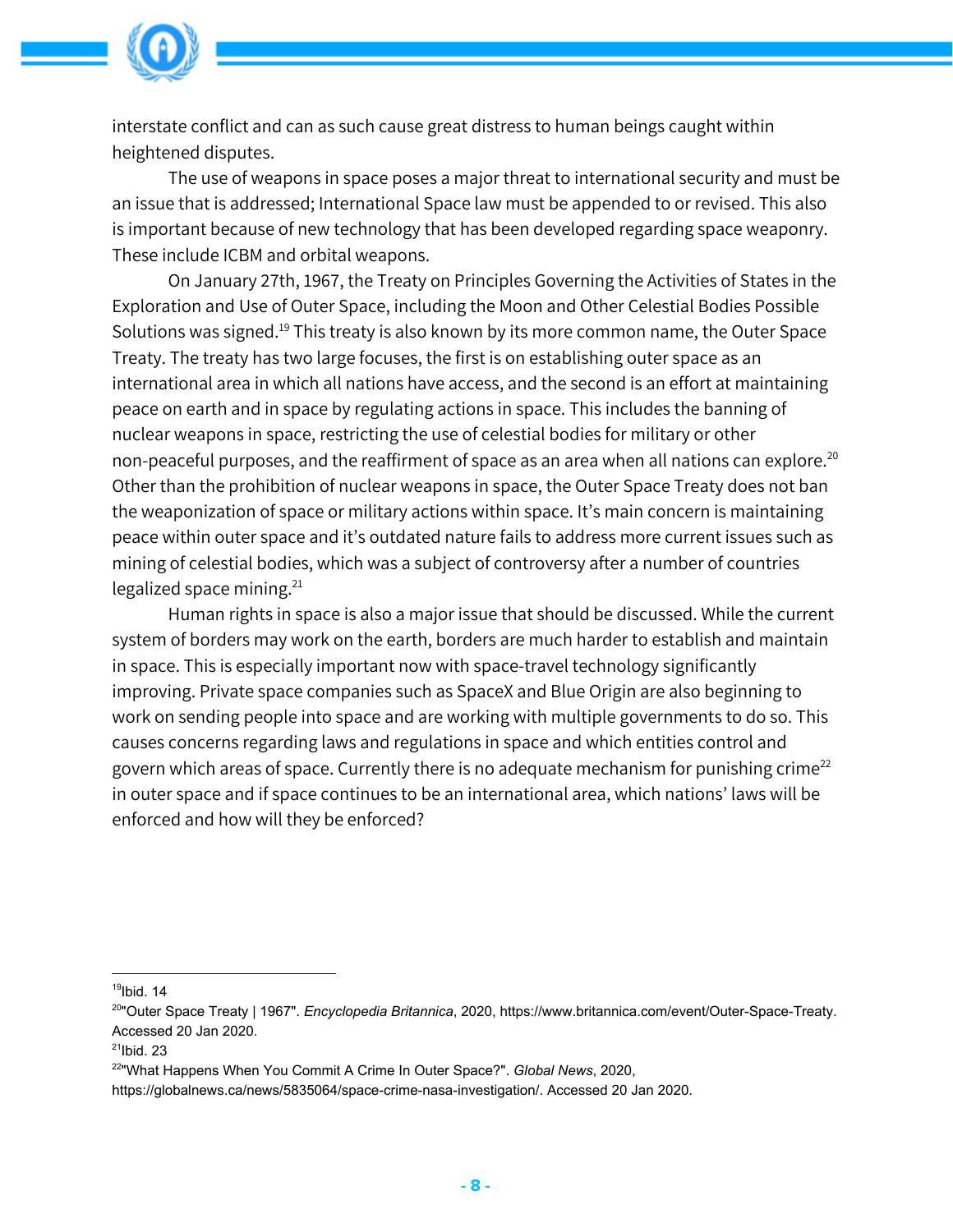

### **Questions to Consider**

- 1. What is the role of national sovereignty in regulating the use of space?
- 2. What are the implications of migration or travel into outer space?
- 3. Whose laws must be followed?
- 4. How would we regulate these laws?
- 5. How can we regulate human rights in space?
- 6. What regulations must be put on weaponizing space?
- 7. How can we ensure countries continue to follow the Outer Space Treaty?

### **Suggested Sources**

- 1. Space Law <https://www.unoosa.org/oosa/en/ourwork/spacelaw/index.html>
- 2. Outer Space Treaty <https://www.unoosa.org/oosa/en/ourwork/spacelaw/treaties/outerspacetreaty.html>
- 3. Outer Space Treaty Britannica <https://www.britannica.com/event/Outer-Space-Treaty>
- 4. New [Low-Cost](https://www.fastcompany.com/40510108/new-low-cost-spy-satellites-are-getting-scarily-powerful) Spy Satellites [https://www.fastcompany.com/40510108/new-low-cost-spy-satellites-are-getting-scar](https://www.fastcompany.com/40510108/new-low-cost-spy-satellites-are-getting-scarily-powerful) [ily-powerful](https://www.fastcompany.com/40510108/new-low-cost-spy-satellites-are-getting-scarily-powerful)
- 5. Militarization of Space <https://www.space.com/42298-space-weaponized-already-military-history.html>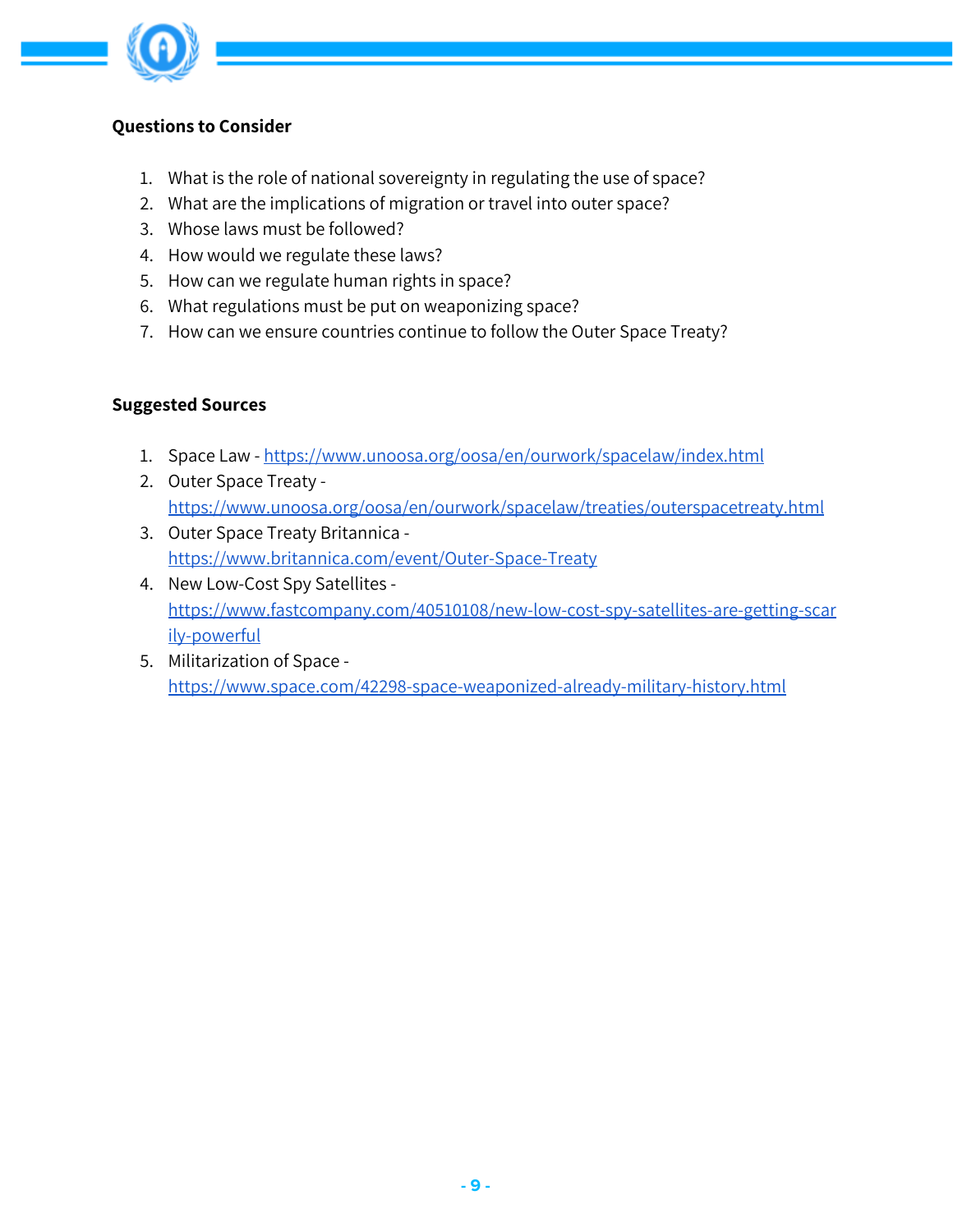

### **Bibliography**

"Space And Climate Change". Unoosa. Org, 2020, https://www.unoosa.org/oosa/en/ourwork/topics/space-and-climate-change.html. Accessed 20 Jan 2020.

"Report Of The World Summit On Sustainable Development, Johannesburg, South Africa, 26 August-4 September 2002". 2002, p. ., https://digitallibrary.un.org/record/478154?ln=en. Accessed 20 Jan 2020.

"2007 UN/Austria/ESA Symposium On Space Applications To Support The Plan Of Implementation Of The World Summit On Sustainable Development ". Unoosa.Org, 2020,

https://www.unoosa.org/oosa/en/ourwork/psa/schedule/2007/symposium\_austria\_space\_applications\_wssd.html. Accessed 20 Jan 2020.

"United Nations/Austria Symposium On "Integrated Space Technology Applications For Climate Change"". Unoosa.Org, 2020, https://www.unoosa.org/oosa/en/ourwork/psa/schedule/2016/symposium\_austria\_climatechange.html. Accessed 20 Jan 2020.

"DLR Conference On Climate Change 2016 - Challenges For Atmospheric Reserach". Unoosa.Org, 2020, https://www.unoosa.org/oosa/en/ourwork/psa/emnrm/activities.html. Accessed 20 Jan 2020.

Rogers, Simon. "How Satellites Help Analyse The Haiti Earthquake". The Guardian, 2010, https://www.theguardian.com/news/datablog/2010/jan/15/haiti-earthquake-satellite-aid. Accessed 20 Jan 2020.

Unfccc.Int, 2020, https://unfccc.int/process-and-meetings/the-paris-agreement/the-paris-agreement. Accessed 20 Jan 2020.

Wedocs.Unep.Org, 2020, https://wedocs.unep.org/bitstream/handle/20.500.11822/30797/EGR2019.pdf. Accessed 20 Jan 2020.

Vaughan, Adam. "China Is On Track To Meet Its Climate Change Goals Nine Years Early". New Scientist, 2020, https://www.newscientist.com/article/2211366-china-is-on-track-to-meet-its-climate-change-goals-nine-years-early/. Accessed 20 Jan 2020.

"Outer Space Treaty". Unoosa. Org, 2020, https://www.unoosa.org/oosa/en/ourwork/spacelaw/treaties/outerspacetreaty.html. Accessed 20 Jan 2020.

Politico.Com, 2020, https://www.politico.com/f/?id=0000016d-0513-d6ab-a97f-4f93520b0001. Accessed 20 Jan 2020.

"What Can Satellites Do?". Wonderopolis.Org, 2019, https://www.wonderopolis.org/wonder/what-can-satellites-do. Accessed 20 Jan 2020.

"New Low-Cost Spy Satellites Are Getting Scarily Powerful". Fast Company, 2017, https://www.fastcompany.com/40510108/new-low-cost-spy-satellites-are-getting-scarily-powerful. Accessed 20 Jan 2020.

News, India. "DRDO: Isro To Launch 5 Military Satellites This Year To Boost 'Strategic Assets In Space' | India News - Times Of India". The Times Of India, 2020,

https://timesofindia.indiatimes.com/india/isro-to-launch-5-military-satellites-this-year-to-boost-strategic-assets-in-space/art icleshow/68713168.cms. Accessed 20 Jan 2020.